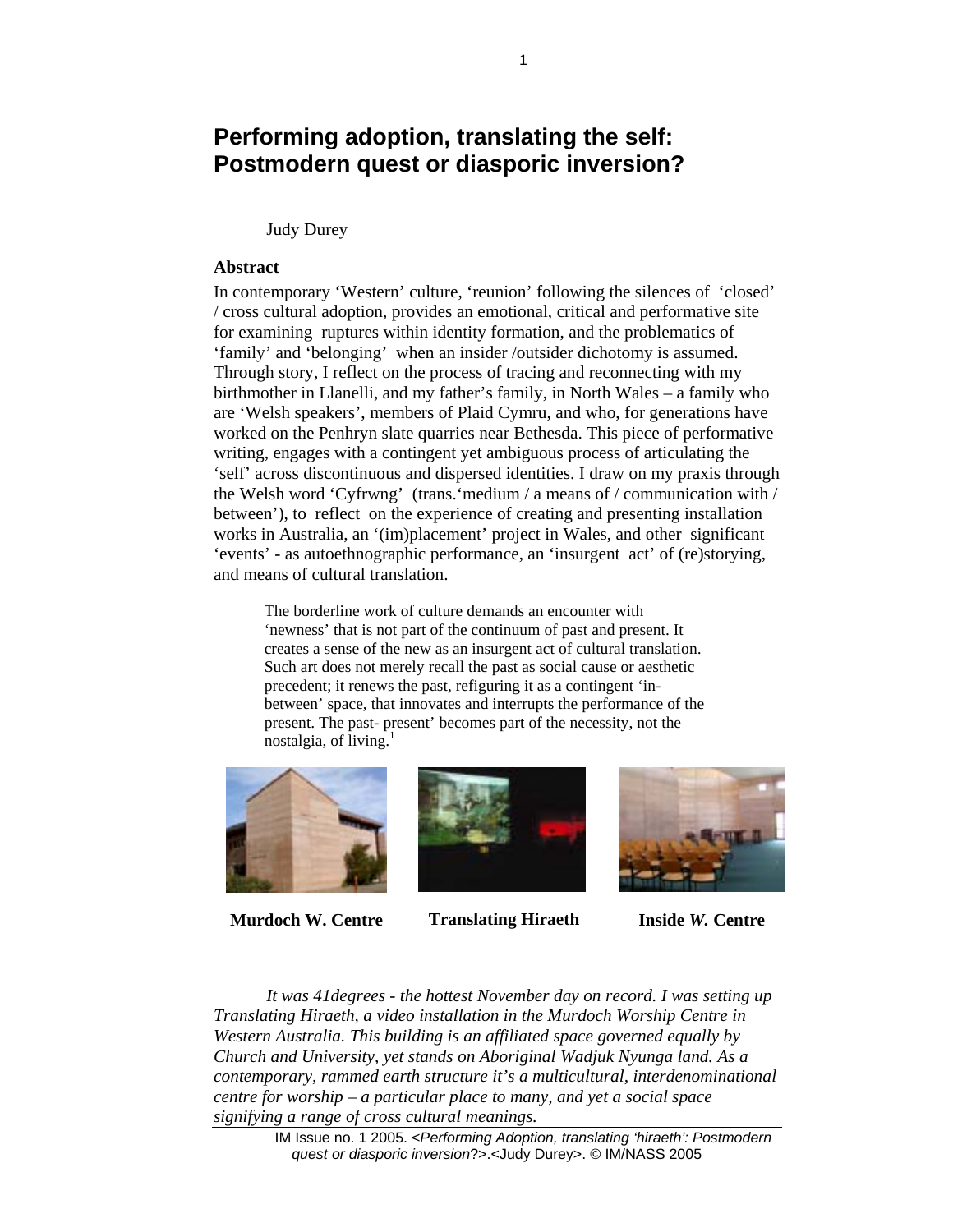*It was the first time this space had been used for creative performance, although performative ritual is part of its daily routine. The installation had to be carefully timed - it was Ramadan, and Mass was to be held in the morning*.



**DIGWYDDIAD TRANSIENCE** 



*When the work was installed, I positioned two bags at the entrance – on either side of the door. One had the word DIGWYDDIAD (chance) printed on it, and the other TRANSIENCE. I'll tell you about the bags in a minute*.



#### **HIRAETH**

*At the opening, Vijay Mishra, spoke about various meanings of 'return' and my use of 'nostalgia' as a reflexive and critical device - a device which I find contingently rearranges present interpretations of identity. In his own words, he articulated a sensitive understanding of my process.* 

*Before the screening, John Frodsham, who is of Welsh decent, recited a poem entitled 'Hiraeth'. He offered a translation, with notes, and a reminder that Wales is England's oldest colony. 'Hiraeth' has", he said, "a range of meanings, all connected with the poignancy of yearning".*<sup>2</sup>  *For me, the poignancy of the word 'hiraeth' as a signifier has been amplified within each act of translation - on my part. Semantically, 'hiraeth' now registers a range of somatic meanings, which I've gathered over time*.

*Now, as I look back again, to make sense of possible futures – I think of Gertrude Stein when she said, '[I]t's great to have 'roots' as long as you can take them with you'*. 3

*I would like to foreground my initial introduction to 'hiraeth' as a text. It too came with an approximate translation - it was in Pentir, in North Wales, in 1998, although much had happened before I actually read the word*.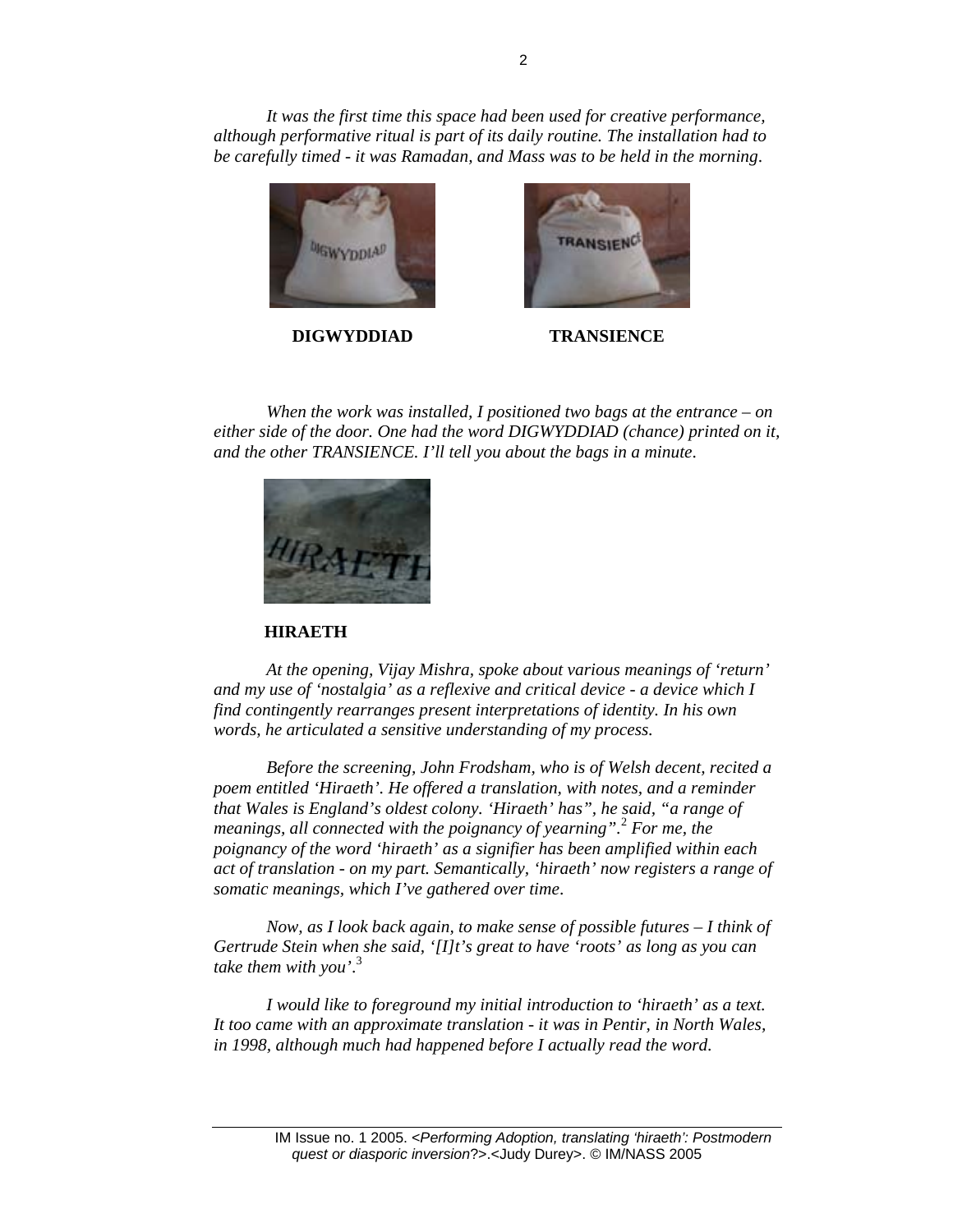

## **'Bureaucratic initiative'**

In 'closed adoption',<sup>4</sup> the initial act of translation was performed by a *social worker as she matched a particular file with the textual requirements of another. This bureaucratic initiative resulted in a 'radical' translation of the infant* – *into another story. Following the 1926 Act, in the 1950s*,<sup>5</sup> the now, new *parents were told to take the infant home "as if" born to them in wedlock*.



## **Adoptive Birth Certificate**

*The child was renamed, a new birth certificate issued, and all previous records of family and cultural history sealed. At this time it was mostly white illegitimate babies who were placed with white middle class infertile couples. The 'difference' within this initial, translation was officially rendered invisible*. 6

*Until recently, adopted people were not allowed access to their original birth certificates and the second birth certificate was only available to the adoptee, and the adoptive parents – not the birthmother or her family, creating a discontinuity within the birth family, and a perceived genealogical continuity within the adoptive family. As a constructed, liminal performance, 'closed adoption' is inherently in-between – quite literally. Social norms and behavioural constraints helped maintain the silence*. 7

**Jon McKenzie's 'liminal norm' draws together Judith Butler's theory of 'performative normativity' in subject formation, and Victor Turner's concept of 'liminality' in performance theory, where the performer occupies an in-between space when performing 'as if'… My use of creative performance highlights the normative forces of institutionalization inherent within the silences of 'closed adoption'. Together with the actual or 'radical' construction of a liminal subject position, which crosses, and also sits between families and their cultural backgrounds, the concept of a 'liminal norm', here, is amplified. 8**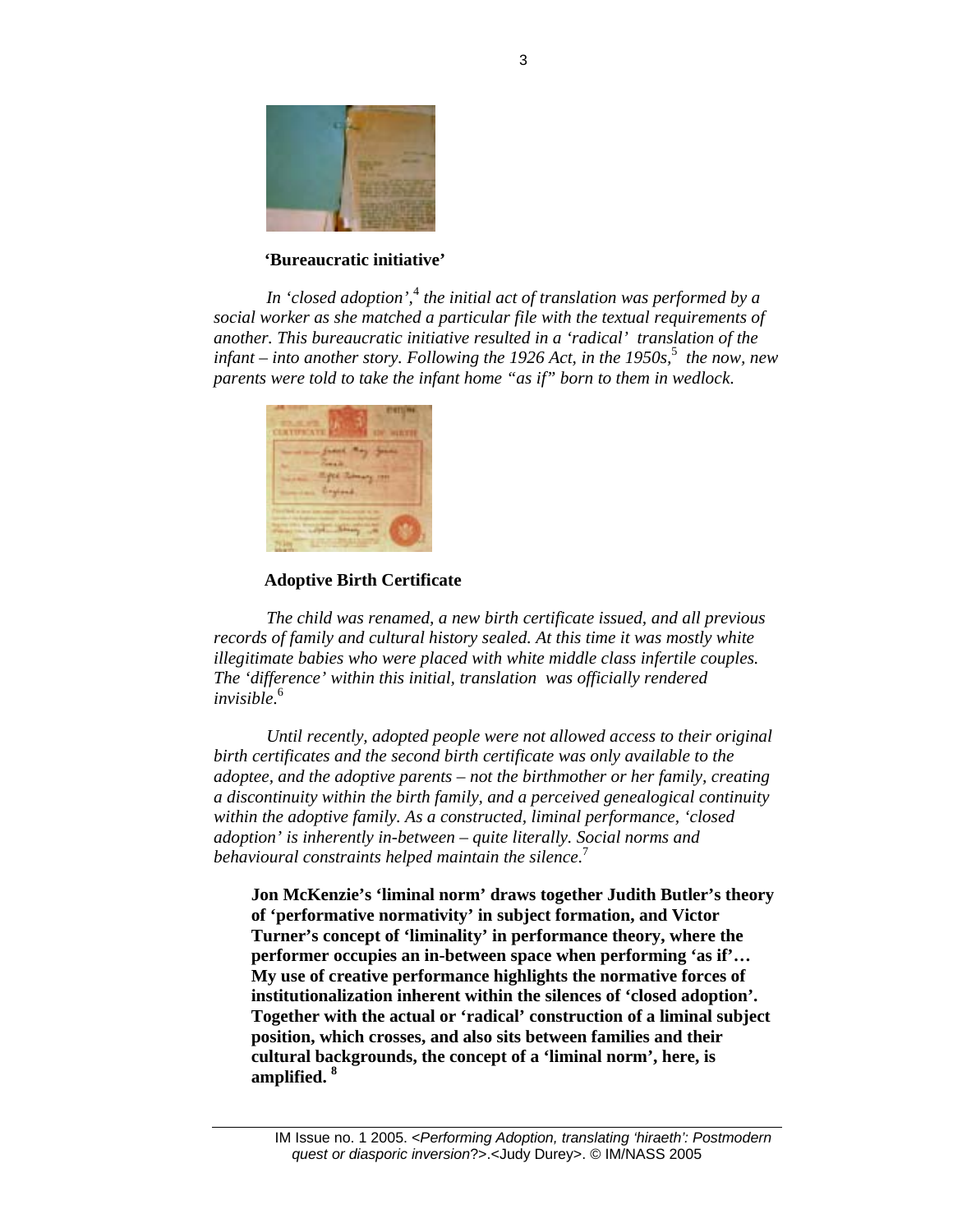

## **Twice Born**

*In 1989 I read my original birth certificate for the first time. I knew it was real but I couldn't touch it completely. I remember the shock as I saw each of my birth certificates position my life differently – twice born, an appropriate legal fiction*. 9



#### **'Origins'**

*As I read my mother's name for the first time – and the name she'd given to me, it was the reading of her name with date and place that particularized her body and materialized my birth. I could feel this evidence bringing her erasure to life'.*<sup>10</sup> *I felt that I wanted to touch her. I needed to know the 'truth'*.



#### **Cartographies**

*'Adoption search' is often described in essentialist terms, as a search for origins - a need for roots*.

*The language used does often suggest a 'foundationalist' quest for an ontological truth*.

*Whether due to bodily desire, a political response to silence – or perhaps the 'necessity of living' that Homi Bhabha refers to, I felt a need for particular truth(s). I did want to know who I was connected to by 'blood', quite literally - in a palpable sense, and who my father was. I wanted evidence of certain continuities – and an intergenerational sense of story …' theories of 'authenticity' perhaps?…'a basic human need perhaps, or perhaps some thing most people take for granted? Any notion of a singular answer was quickly dispelled.*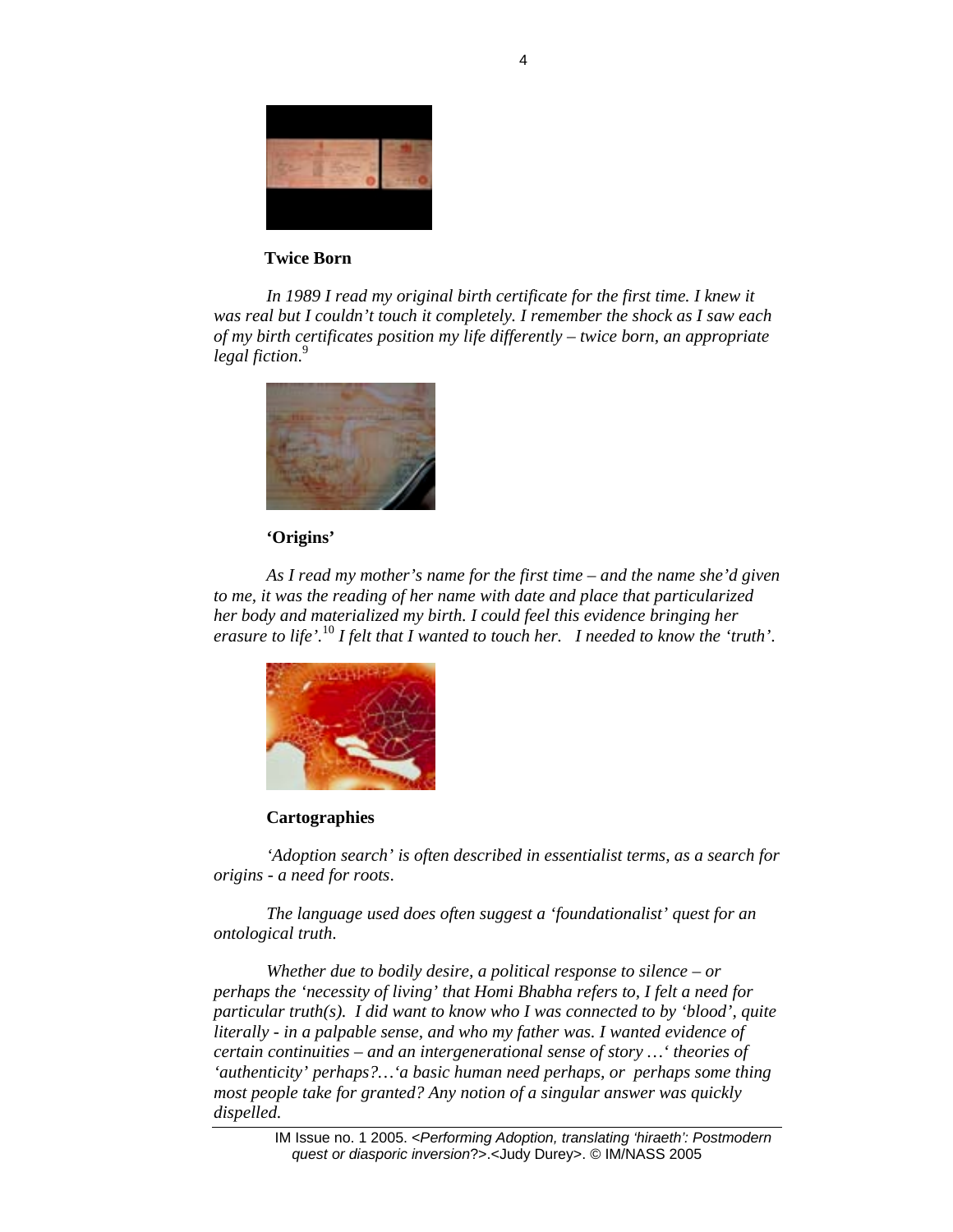





**Excavation DISLOCATION** 

I have never found the process of excavation, making, or understanding linear, but I have found my praxis contingent.

In 1991 a series of dead ends – bureaucratic full stops led towards the bags. I felt a practical need, to say something physical about memory, emotion and feelings of dislocation, - It was a bag of red sand from Karratha, that initiated a collection - it was a gift.

The words on the bags felt evocative. I'd formed lists from my diary. It was the range of emotions over time that surprised me.<sup>11</sup> I wondered about my mother in Wales. I questioned the notion of 'home' – my mother in England – her silence – my transience – Africa – Australia – identity – place – timing, and disorientation<sup>12</sup>

**In his paper, Gushing Time, Eyal Chowers cites Agnes Heller's claim that the 'individual' of late modernism 'no longer experiences place as the anchor of identity' where we live out the contingencies of life within the one locale. Now, she says, we change our place of residency according to personal circumstances, in search of opportunities or fulfilment. In fact Heller says that we have become 'geographically promiscuous' (cited Chowers, 2002). Taking the notion of travel a stage further, she says that we now enjoy the 'absolute present within global culture as the centre of identity'. With virtual space and instant time travel 'we have a multiplicity of spatial and temporal homes, which calls for a new flexibility of selfhood, one that is able to incorporate multiplicity and welcome the ensuing 'homelessness' within one's own home(s). Heller appears to be taking a view of opportunism or privileged choice, and as Chowers rightly points out that having a multiplicity of homes is not the same as having no home. There are many economic, political and traumatic reasons as to why 'dislocation' has become part of the 'postmodern condition'. Multiplicity of movement and cultural change between temporary 'homes' within time and space can, I believe induce a 'floating self' not quite belonging anywhere, consequently, the 'popular present' to me, seems to be obsessed with the activity of 'belonging'. Those of us who are migrants, talk about putting down 'roots'. Paul Gilroy emphasises the need for coming to terms with our 'routes'. Christopher Hampton, in White Cameleon writes, '[p]erhaps the person with roots takes them for granted, while the person with no roots whatsoever is vividly aware of them, like some phantom ache in** 

5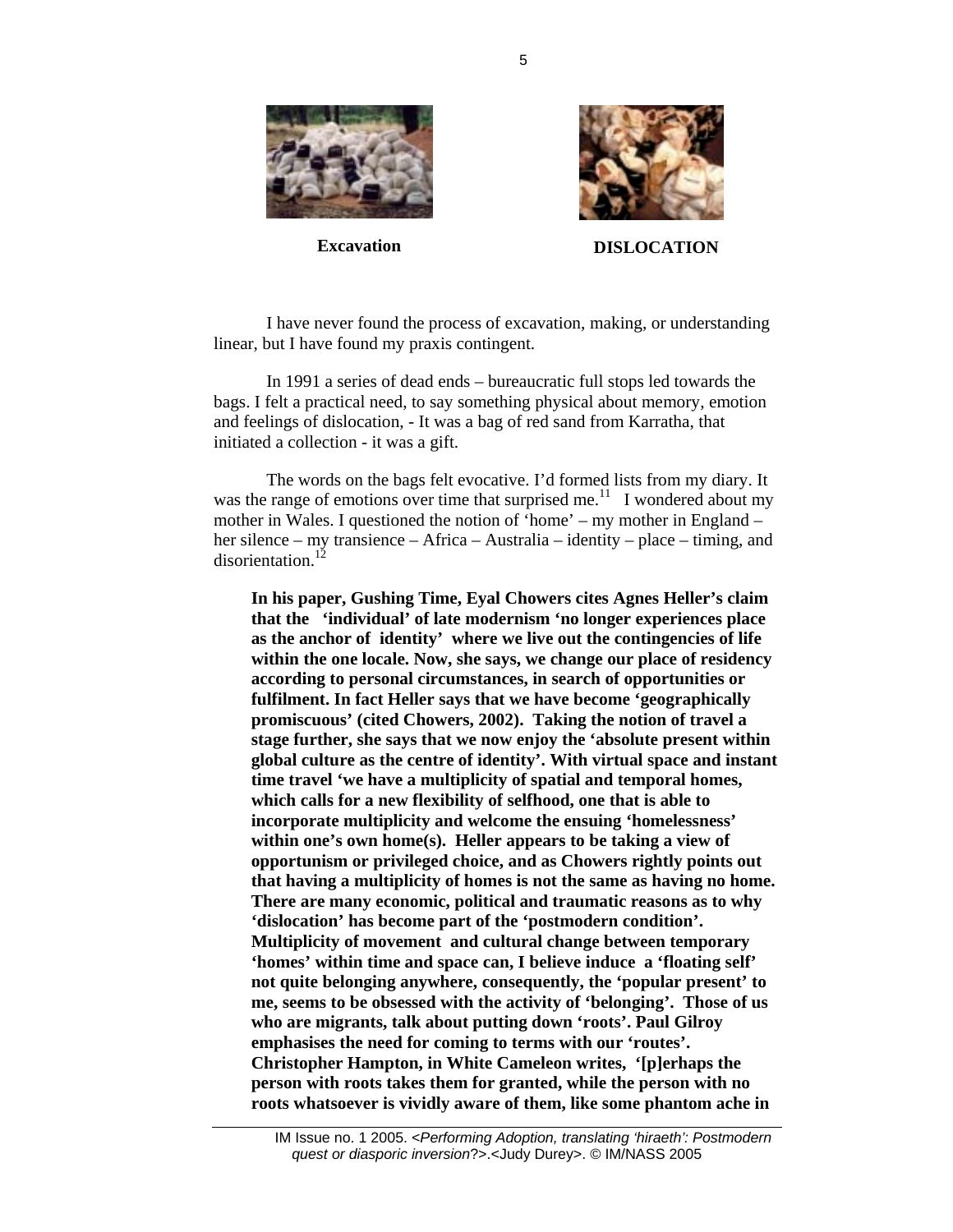## **an amputated limb'. But what of those through today's 'technologies' may never know their 'roots'? What sense of gravity will they have? 13**

*I filled 400 bags in all from geological sites around the state - each bag weighed 20kgs. I'd printed a word on each bag - now, every sample evoked something meaningful. Such a physical, repetitious act felt constructive at the time -'though for the sake of exhibition, any placement of the words was random. A completed form filled the space. A mass of text offered chance encounters within a construct of memory*.



**File: June Elizabeth Morgan** 

*Twelve months later, 'they' found a record of my file, although it actually arrived the following year* .



**Postcards** 

*I documented a daily walk as I waited.* 

————————————————

*This walk became a meditative, kinesthetic act for thinking……* 

*……. which I still use for writing.* 

*I talk into a tape as I'm walking*.



#### **Falling Postcards**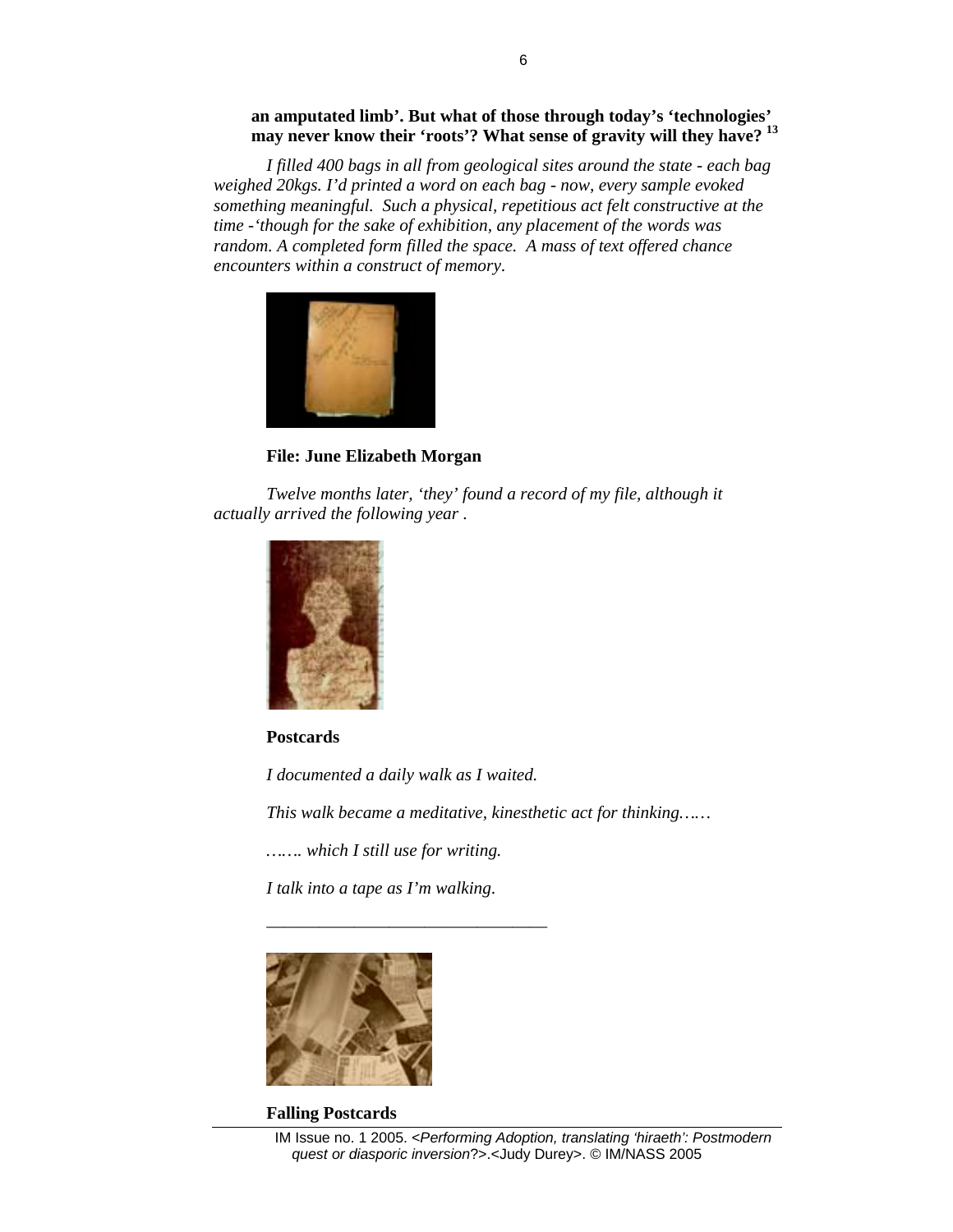*In 1993, I sent one hundred and fifty Postcards from Wales, back to Perth.*<sup>14</sup> *They referenced my walk, but this time I was documenting the particular experience of being in my mother's house*. 15





**Inhabited space Inhabited space** 

*We make sense of a new situation based on previous experience, this includes the cognitive connections we make, plus the sensory - the pre-verbal the sights, smells, sounds and so on. I breathed into the space*.

*Anthropologist, Thomas Csordas discusses the nexus of culture and experience as a standpoint of being in the world, requiring what he calls a 'cultural phenomenology' – the process of synthesizing the immediacy of embodied experience within space, with the multiplicity of cultural meanings and interpretations*. 16



**Reunion meal (table setting from installation)** 

\_\_\_\_\_\_\_\_\_\_\_\_\_\_\_\_\_\_\_\_\_\_\_\_\_\_\_\_\_\_\_\_\_

 $\overline{\phantom{a}}$  ,  $\overline{\phantom{a}}$  ,  $\overline{\phantom{a}}$  ,  $\overline{\phantom{a}}$  ,  $\overline{\phantom{a}}$  ,  $\overline{\phantom{a}}$  ,  $\overline{\phantom{a}}$  ,  $\overline{\phantom{a}}$  ,  $\overline{\phantom{a}}$  ,  $\overline{\phantom{a}}$  ,  $\overline{\phantom{a}}$  ,  $\overline{\phantom{a}}$  ,  $\overline{\phantom{a}}$  ,  $\overline{\phantom{a}}$  ,  $\overline{\phantom{a}}$  ,  $\overline{\phantom{a}}$ 

*This was the first meal we'd shared since my mother's death, and my first meeting with the family following my birth. They welcomed my reappearance – and I imagined I'd known them all my life*. 17

*Drawing on Naomi Quinne and Claudia Strauss's work with schema theory and connectionism,*<sup>18</sup> *I examine how motivation, emotion and caring affect how a new situation is registered - how we distinguish between an explicitly remembered, familia situation and aspects of a new cultural setting…. But what happens when we go back to a place that is both 'familiar' and strange?*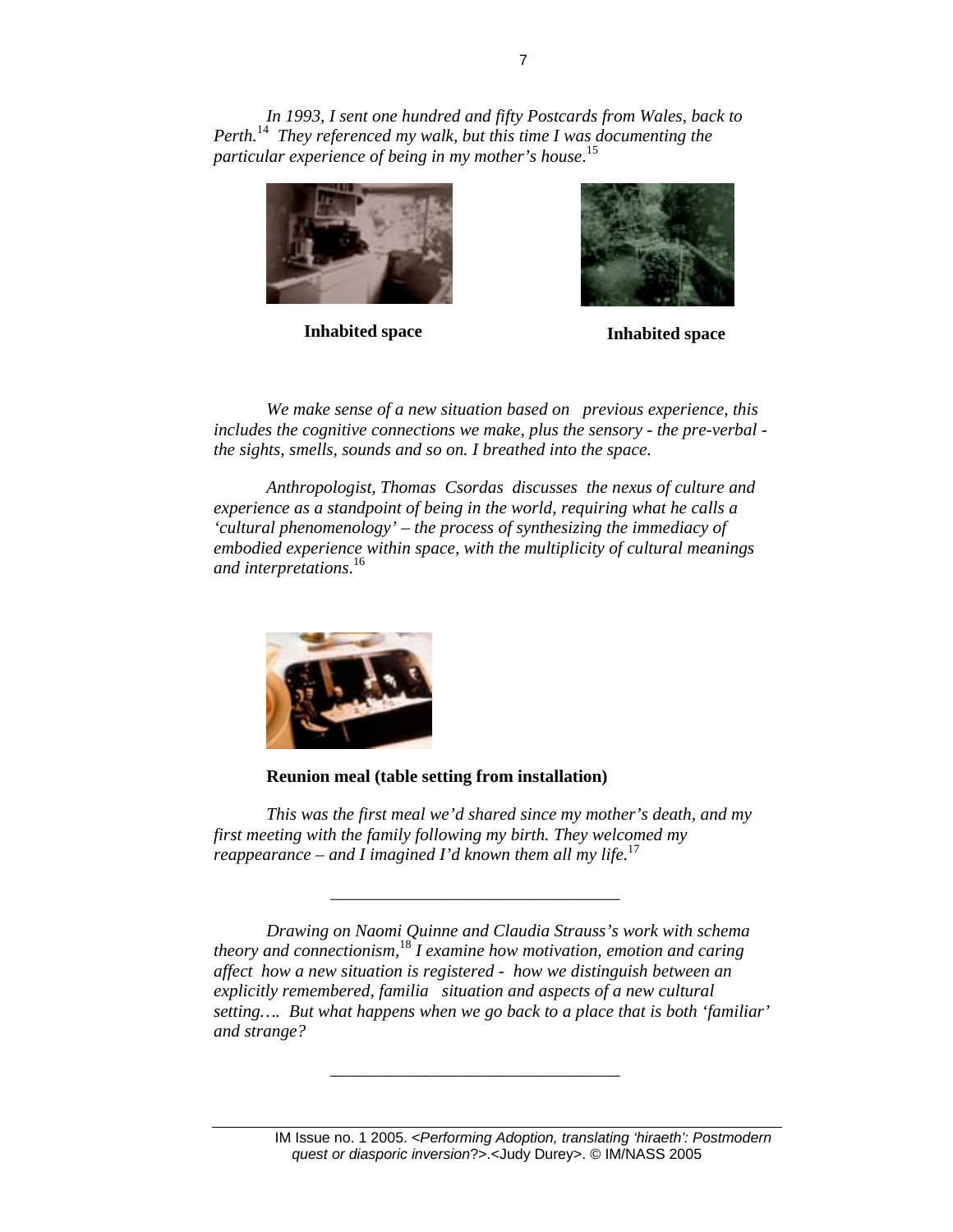

## **Fy Mam. Mair. Merthyres. Installation PICA**

*The emotional content of the postcards became another piece of work which I showed in 1996. The installation took the form of a table setting in an enclosed room. The audience was invited (in English and Welsh) to enter the space and join a reunion meal - of sorts. My mother's eyes looked up from each place setting, and the serving mats celebrated a past family meal. A low light focused on a plate of congealed text.* 



## **Raspberries**

*This held corporeal significance within the narrative, and was a tactile reminder to the visitor of the bodily responses held within the processes of self revelation. The displaced smell of rose petals, wine, and the decomposing jellied letters, provided a sensory environment for a collage of images and voices.* 



**'I could feel the fruit pressing against the roof of my mouth'… (Text taken from Fy Mam. Mair. Merthyres. PICA 1996)**.

*It felt a vulnerable space - a visceral inscription of a bureaucratic process, offering palpable reminders intended to prompt implicit memory. The work was to do with the body and proximity - an immersive, intersemiotic space, where perhaps a rhythmic re-enactment of loss became productive in the gaps.* 19

 $\overline{\phantom{a}}$  , and the contract of the contract of the contract of the contract of the contract of the contract of the contract of the contract of the contract of the contract of the contract of the contract of the contrac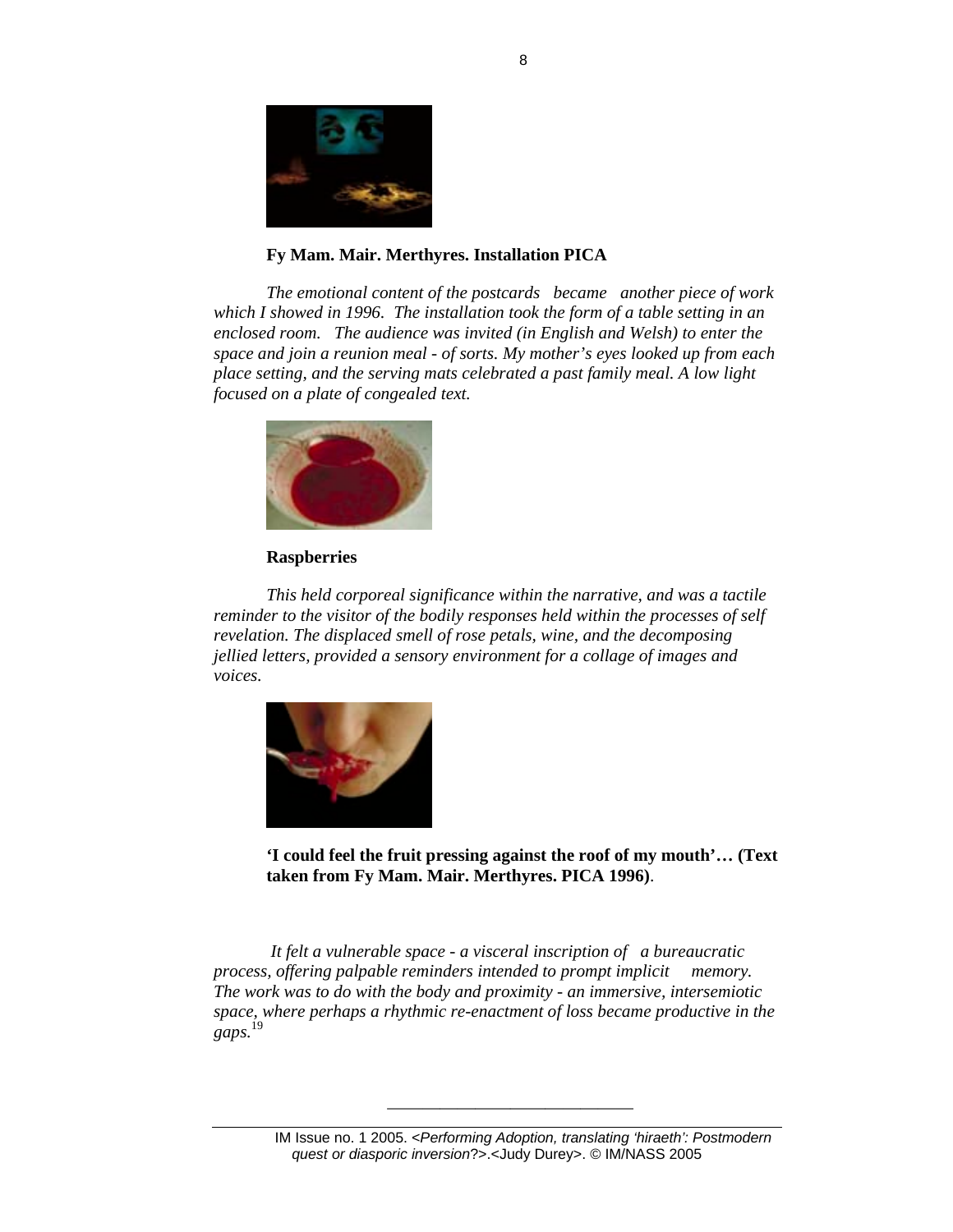

## **FFYDDLONDEB (loyalty)**

*In 1998, I continued with the bags. I took fifty back to Wales. I'd had the words translated literally into Welsh then printed each 'new' word on the reverse side of the bags. Walter Benjamin warns us against literal translation.*20

*Many of the now welsh words felt difficult to pronounce. Although their image drew me in, any meaningful association, felt remote.* 

*This time, I had an '(im)placement' project in mind - a more thoughtful, deliberate act - not obsessive excavation.*<sup>21</sup> *I wanted to leave evidence bilingual traces - to add density to meaning, as I experienced the place.* 

*In the past, maps have been used universally, to textualise the spatial reality of the 'other' – to appropriate – to rename. Now, I was wanting to recover language, and place myself within the other story.* 

*'Translation demands 'acts' of negotiation'.*22



**Bryn Celli Dda** 

*I listed events - points of contact with Wales, family monuments, significant places, mythological sites - and worked out a journey.* 

*In 'Fate of Place', Edward Casey talks about (im)placement as an issue of being in place differently – of experiencing its eventfulness otherwise.*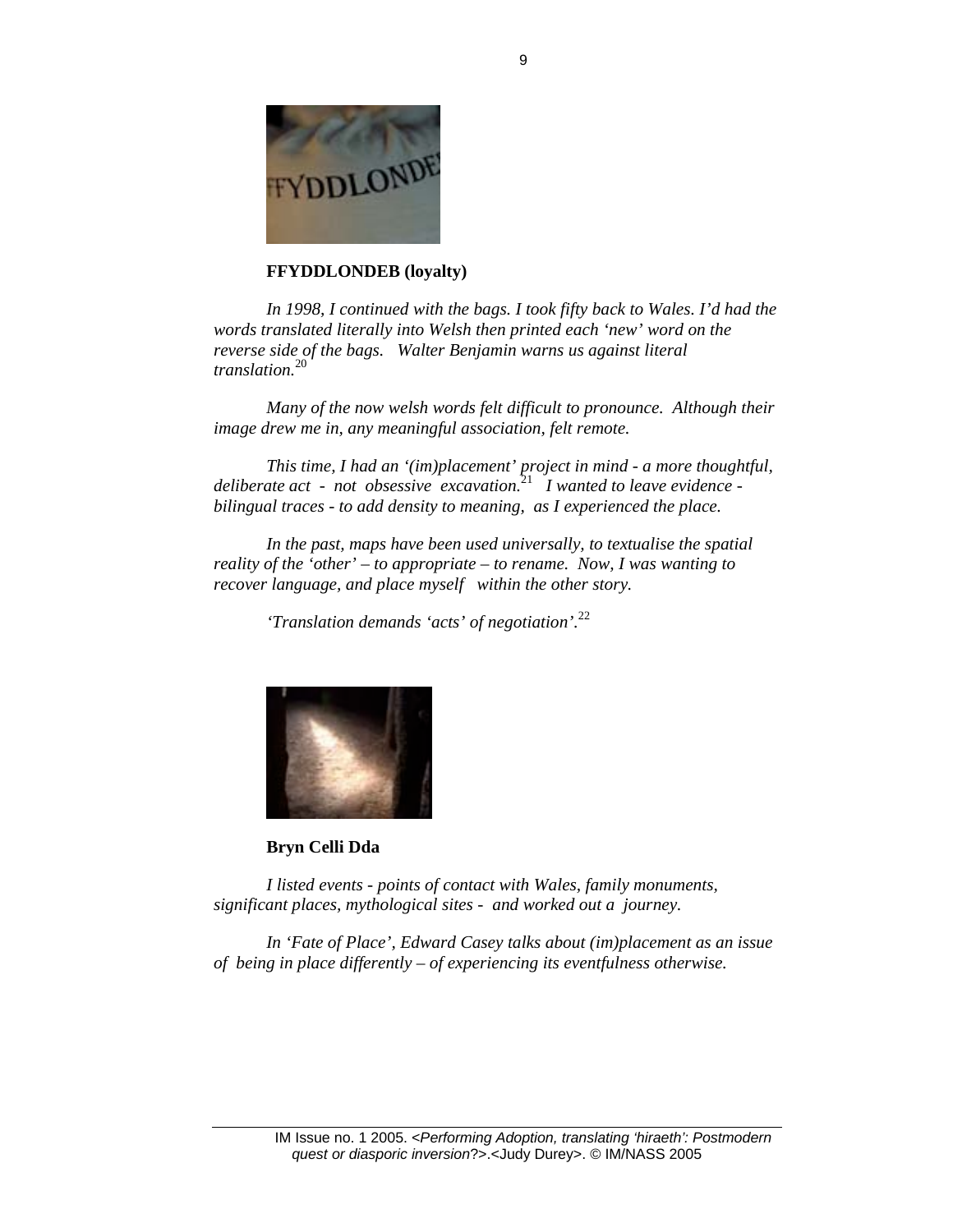#### **TIRLUN and TIRWEDD**





**TIRLUN (landscape) TIRWEDD (landscape)** 

*TIRLUN and TIRWEDD are Welsh words for landscape. 'Tirlun' refers to a superficial scanning of the land, perhaps a tourist's view when passing through a place for the first time…..* 

*…whereas, a site of familiarity and identification is inferred by the term 'tirwedd' - where the scenery is not separate from the lives lived there.*

Where the minutae of morphology and tradition are preserved as idiom, dialect, proverb and lore. Where history is experienced as contemporaneous, and the past still operates on the present. A ground level experience, landscape not as scenery but as social construct.. .marked and renamed by the actions of ancestors.<sup>23</sup>

*…… a layered archaeological knowledge of a place*.

*My first introduction to these words was in 1998 when I attended 'Points of Contact: Performance, Places and Pasts' held by The Centre of Performance Research at the University of Wales. This conference examined the convergences of landscape and memory, history and autobiography, and was very pertinent to my own site specific project which was already under way. In his performance 'Nothing to see here', Roger Owen drew on these two words in a moving work at his family's farm in Aberporth. We, the audience, in a sense, were tourists scanning the farm and the empty cow sheds. As he stood within the space a sound track of his voice offered memories from his childhood, quirky stories about the character of particular cows, and other anecdotes handed down. We had a feeling of his deep attachment to this piece of land. He talked about farming methods and how they had changed – how they as farmers had adapted to that change over the years. He recounted many intimate details from the layers of social knowledge that made up his place.* 

*After the conference, I continued with the bags. I was writing myself into the landscape. The choosing, the filling of the bags, and the documentation, created a bodily, intervening space for translation. This textual, kinesthetic act marked each place, and helped bring the Welsh words into 'being'. If language is somatic, these new meanings, were becoming somewhat solipsistic*.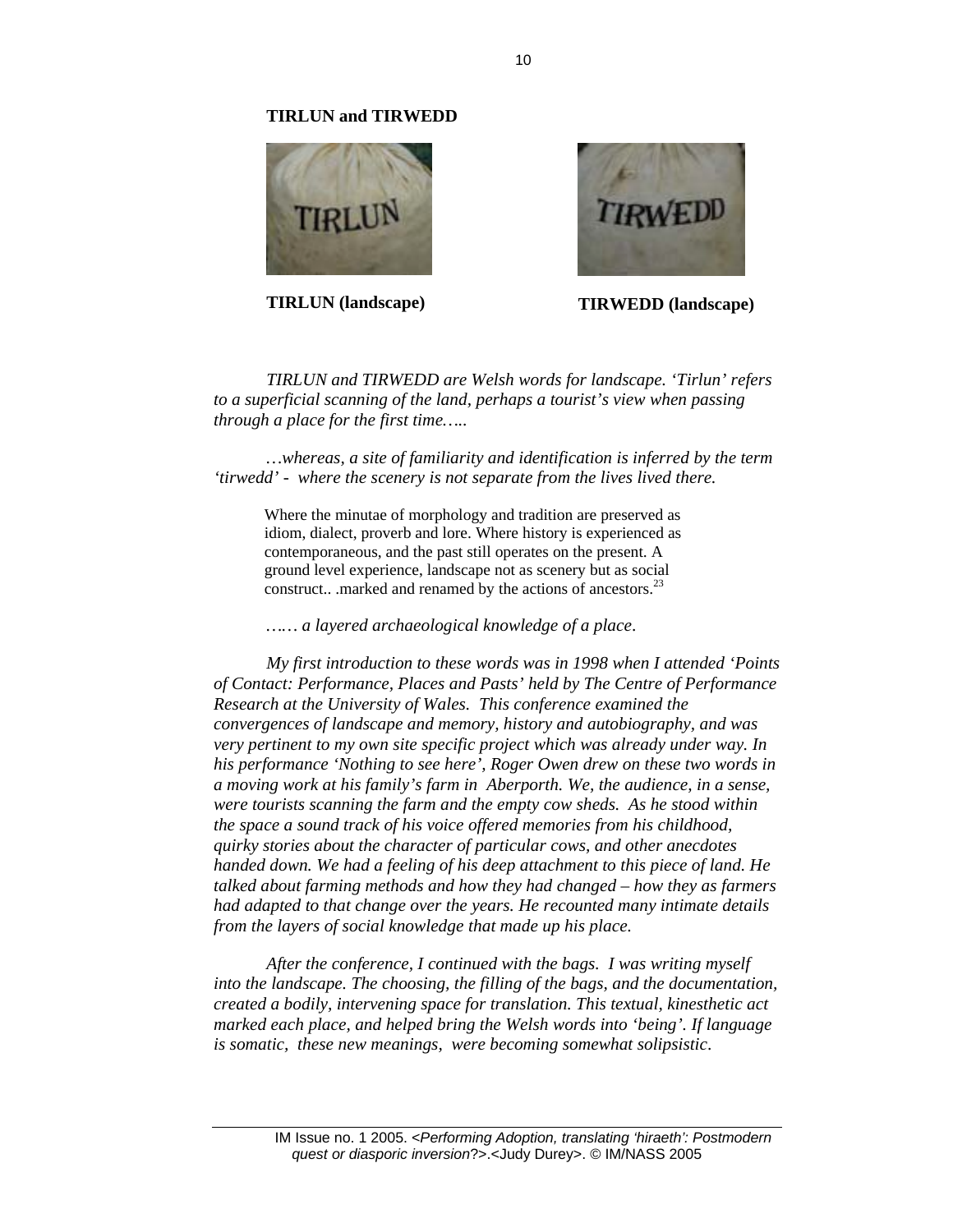

**GOLYGFA ( view through a window)** 

*If the link between language and landscape connects people to places over time, this proximal act of translation was trying to enter the narrative – and access the past, through a compensatory performance within the present.* 

 $\overline{\phantom{a}}$  , and the contract of the contract of the contract of the contract of the contract of the contract of the contract of the contract of the contract of the contract of the contract of the contract of the contrac



## **DIWYLLIANT (culture)**

*I filled a bag in Aberystwyth, Porthmadog, Cearnarfon, Bangor, and Llanberis Pass.* 



**Snowdon** 

*There was still snow on the mountain. It was cold*.

*I was in search of a quarryman's cottage where my father was born – I wanted to fill a bag there – feel the place – document the event. I had a vague address. I was looking for William Williams near Bethesda, in North Wales*.



#### **Quarryman's cottage**

IM Issue no. 1 2005. <*Performing Adoption, translating 'hiraeth': Postmodern quest or diasporic inversion*?>.<Judy Durey>. © IM/NASS 2005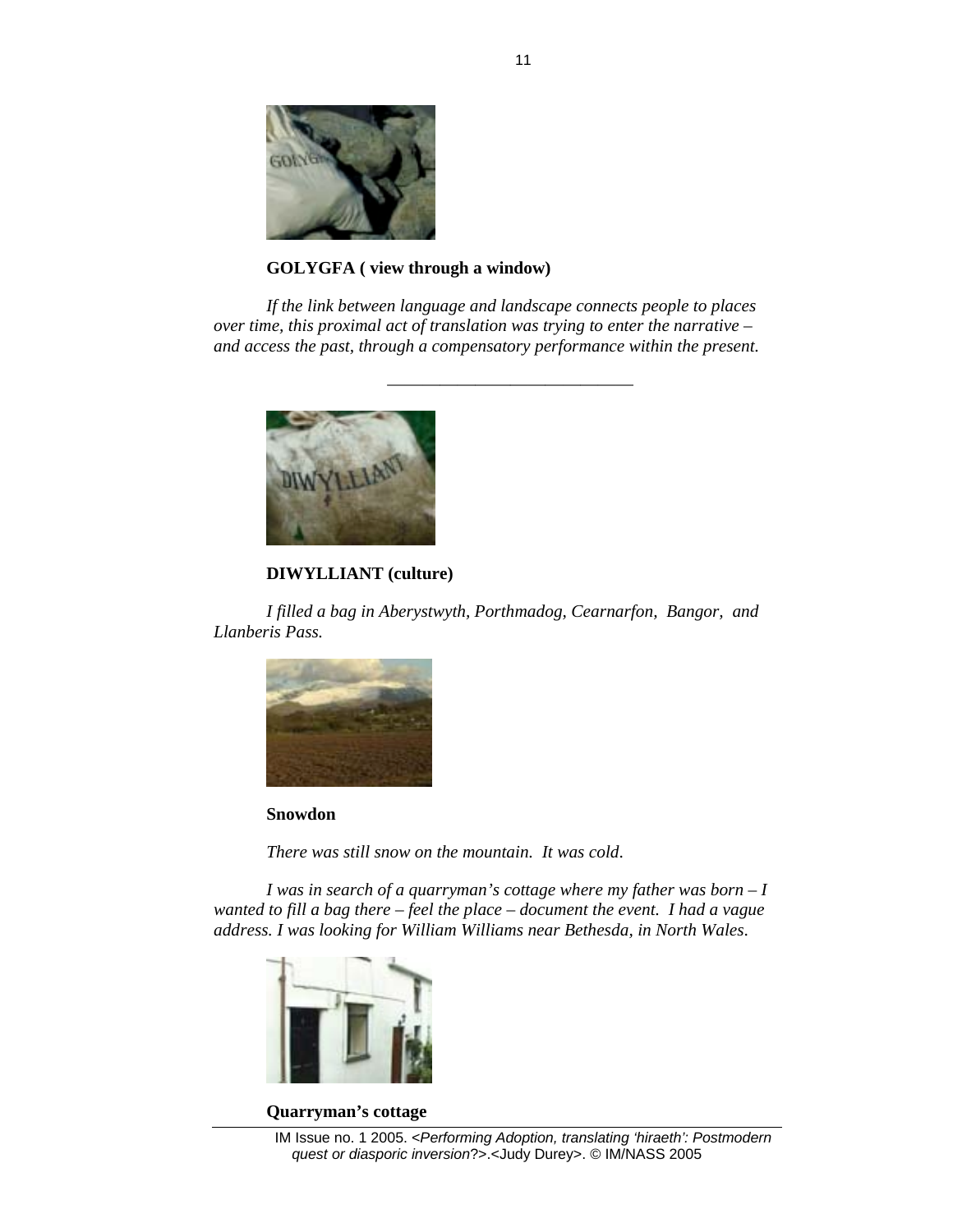*After a series of accidents and serendipitous meetings, I unexpectedly found my father's family.*<sup>24</sup> *I'd wanted to research their past. I hadn't anticipated them in the flesh. It was the fire brigade who tracked them down, and organized the meal.* 



#### **William Williams**

*My father was dead – his biography more complex than I've got time for here. The photograph I had, wasn't him - yet details from my file couldn't have been anyone else.* 

*The family didn't seem surprised at my existence and immediately drew me in. I met a brother I didn't know I had, then found I was one of five siblings*.



**St Cedol's grave yard, Pentir** 

*The following morning I was standing rather shell shocked in St Cedol's graveyard, listening, as my 'new' cousin Iona read the Welsh inscriptions from four generations of family graves. Before reading, she positioned each relative within the family, then, their relationship to me. I could feel a generosity as she attempted to place me within their story, but I sensed an ambivalence in the 'act' of translation itself. Right at the start, she'd announced – 'this is Welsh Wales - we are very political'. 'Hiraeth', she said, reading a particular epitaph, 'there is no exact translation for 'Hiraeth' into English. It means quietly longing for … something like that …pining for the land … yearning and more'.* 

*It was then that I grasped another complexity within this already complex situation. 'Translation brings you closer to something', but as Lyn Hejinian points out, in "Forms of Alterity", ' it also catalysis one's own otherness'*. 25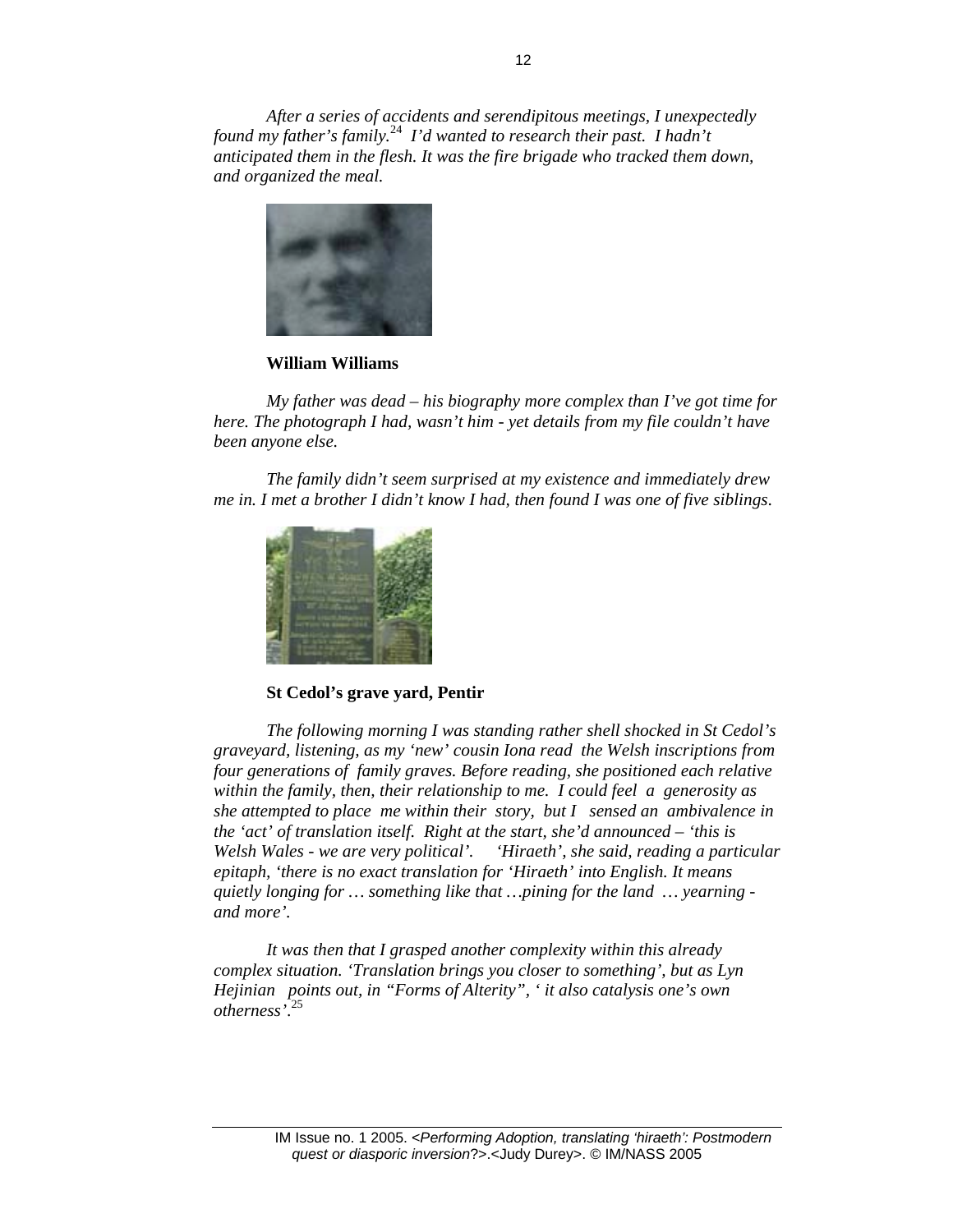

## **COF (memory)**

*I stood at the graves of my father's brothers and sisters – my uncles and aunts, great uncles, great aunts, my grandparents, even my great grandparents Each grave stone read 'Er cof', which means in Welsh, 'in memory of'. The emotional loss I felt at this reunion was hard to explain. There was an untranslatability within myself, marked by complex feelings, this 'new' language, and an absence of memory.* 

*Raymond Williams talks about the structure of feeling caught between experience and language as tensions in a state of unfinished relations that have not yet found the terms for their own reflexive self comprehension.*26

*Here, Raymond Williams not only places language within the historical processes of social relationship, he positions signification in relation to people's emotions, needs and feelings where 'tensions or ambiguities occur as part of a living process on the edge of semantic availability'. According to Williams these 'structures of feeling', or tensions are a form of 'cultural hypothesis' and can be derived through attempts to understand. Interior struggles are often exposed and expressed through the function of art. Specific* art*iculations move towards new understandings which are discovered through the material processes of making, as 'palpable pressures', at a level of 'practical consciousness'. These 'works' lead towards contingent understandings - towards the next piece of work and so on. I feel that there are distinctions between the productive, material processes of embodied, cognitive understandings that Raymond Williams describes, and Thomas Csordes' 'cultural phenomenology'. Williams seems to be describing a generative, kinaesthetic performance leading towards new levels of cognitive understanding by 'actively' employing the body, whereas Thomas Csordas outlines more of an environmental monitoring of phenomenological 'recognition', based on past perceptual experiences and their related understandings, combined with new experiences and cultural meaning.* 

*Over lunch, a girl in the village pub remarked - in Welsh, 'I see you have a 'foreigner' with you'. Arthur, my brother quickly replied, 'no, this is my sister'. I told him I was thinking of learning Welsh. He said, 'it's just as well you've come via Australia'*.

*According to Elspth Probyn, 'if you think about belonging you are already outside'.*<sup>27</sup> *The desire to belong propels. I wondered about the impact of my arrival - I hadn't imagined the politics of language would be our fragile*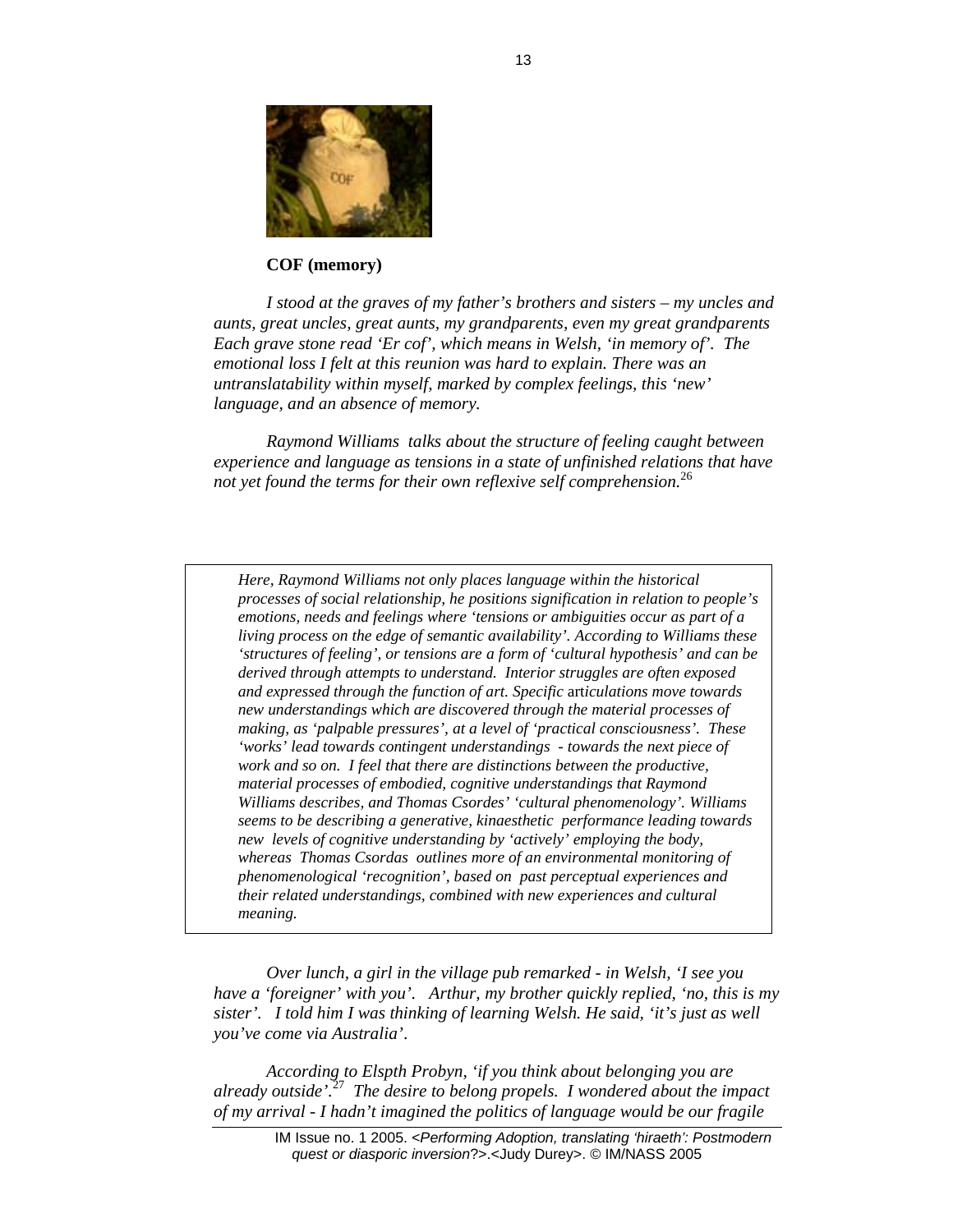*meeting point. Here, we celebrate plurality. There, language was paramount to my father's family's sense of national identity.* 

*I remember being shocked by my ignorance of Welsh politics, and their singular view of nation and attachment to place - ashamed by my classist judgments and their acceptance of me - their strong bond of family.* 



**Chapel Hymn Book, Waen Pentir, Rhiwlas** 

*It's mid afternoon. I'm sitting in the family chapel at Waen Pentir .Iona is playing the organ, and Megan Wyn and Mia are singing the 23rd Psalm – for me – in Welsh. Iona, then reads from the family bible before translating various inscriptions from the front of hymn books donated to the chapel, in memory of members of the family.* 



## **Chapel Pew**

*Individually relatives are briefly brought to life as Megan Wyn walks to each of their chapel seats in turn, and offers a small anecdote by way of introduction.* 

*Emlyn tells me stories about chapel, the Penhryn Quarry - riding in my father's fire truck, and life between the mountains.*



**Working the Quarry**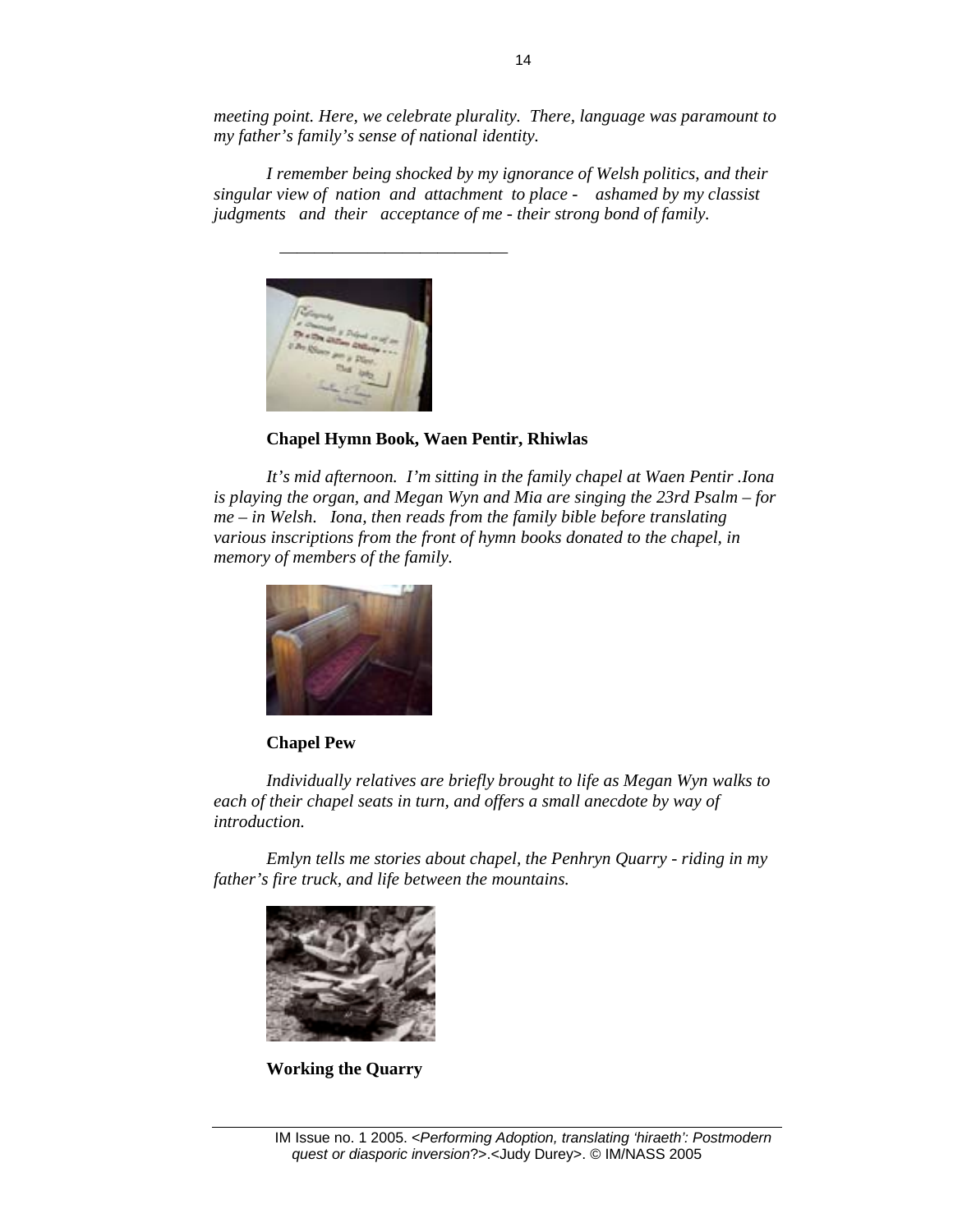*Eurwin, my father's brother's wife recited poetry whilst sitting at her kitchen table. She's performed at many Eisteddfods in the past.* 

*Iona tells me that our grandfather, a quarryman, had a Bardic name.* 



## **The Great Hall, University of Wales, Bangor**

*It's 2004 and I have been invited to join a performance panel at Cynhadledd Cyfrwng , a bilingual, media conference to be held at the University of Wales, Bangor. 'Cyfrwng' means media, medium – a means of – communication with - between.* 

*With particular reference to 'Translating Hiraeth', this reflexive paper will focus on process, story, and my praxis.*<sup>28</sup> *The conference theme is Wales and the world.* 

*Imagine how tentatively I return to Wales to 'perform Welshness'. Through story, I awkwardly balance the immediacy of family, heredity - ' their' ethnicity, ' my' close relatedness to Wales, with a history of silence, dissonance and distance.*



**Digital still from Translating Hiraeth** 

*Translating Hiraeth' is installed for the duration of the conference*.

*If* trans*lation is a necessary performance of passage, and*  Hiraeth *a word embedded in Welsh culture and notions of (be)longing - and not quite translatable - my project explores contingencies and complex 'understandings' from a liminal (subject) positioning, through an embodied arts praxis within cross-cultural performativity .*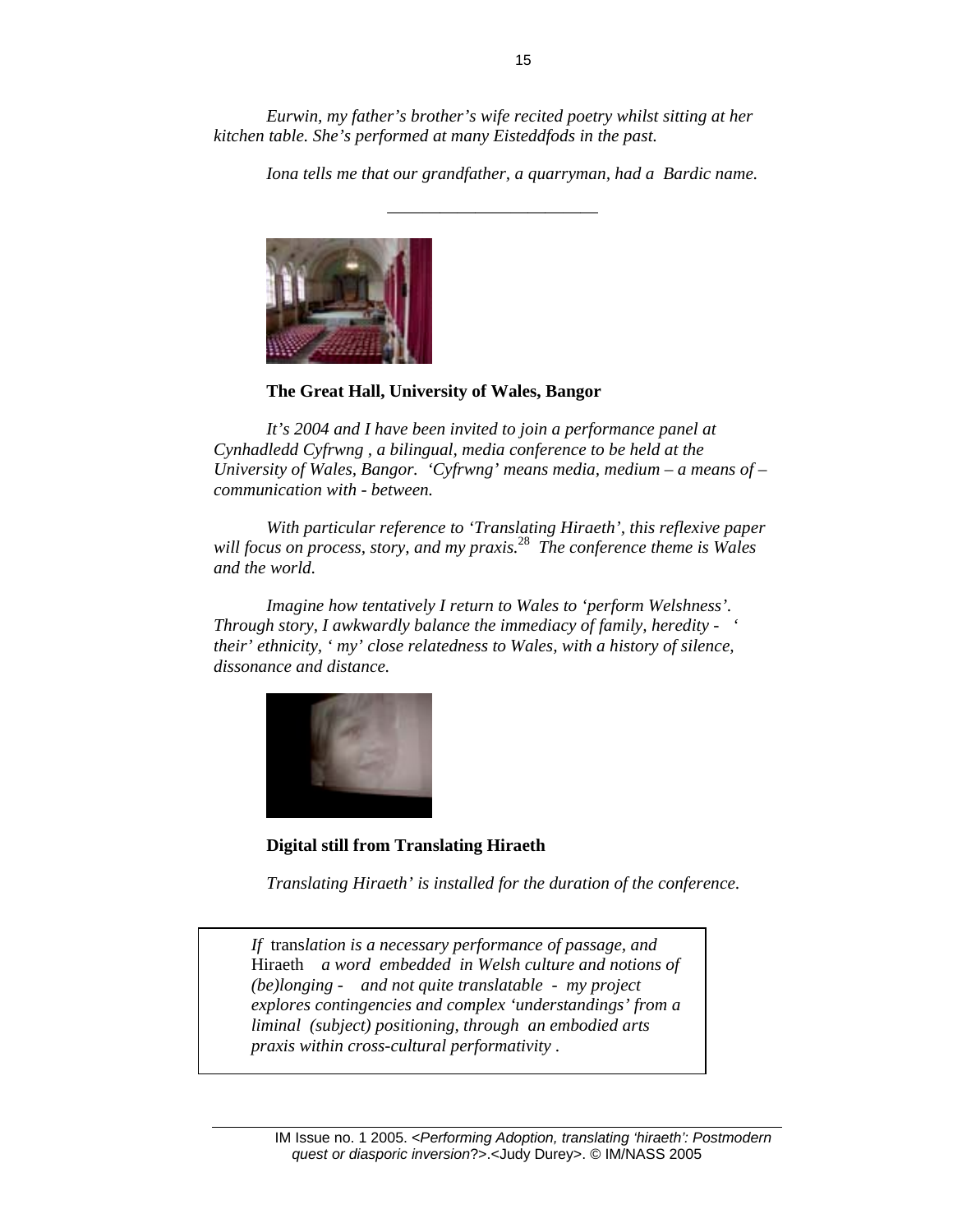

**Grave yard** 

*Whilst setting up the work, Alart, the technician, who's about my age, is reading this image and staring at the screen. He says, '17 Bro Rhiwen - I knew your grandmother. We lived next door in Rhiwlas. She wore clogs*…

…*and so it goes on* …

<sup>1</sup> Homi Bhabha, *The Location of Culture*, London and New York, Routledge, 1994, p. 7.

<sup>2</sup> Yearning for one's lover, for one's family and friends, for one's homeland, for lost opportunities, and above all, yearning for what might have been, as translated by J. D. Frodsham, 2003.

————————————————

3 Cited in, Rosi Braidotti, *Nomadic Subjects: Embodiment and Sexual Difference in Contemporary feminist Theory*, New York: Columbia University Press, 1994, p.1.

<sup>4</sup> According to 'Westminster' Law.

 $\overline{a}$ 

5 As in the 'Amendments to the 1926 Act', cited in the *British Law Reports and Statutes*, 1950, Vols. 14 and 15, Chapter 26.

 $6$  Foucault said that '[t]he essence of being radical is physical.... The essence of being radical is the radicalness of existence itself'. Initially cited in Susan Bordo, 'Bringing body to theory', *Body and Flesh: A Philosophical Reader*, ed. Donn Welton, Massachusetts, USA and Oxford, UK, Blackwell Publishers, 1998, p.96. From, Michele Foucault, "Clarifications of the Question of Power", in *Foucault live (Interviews, 1961-1984).* Translated by Lysa Hochroth and John Johnson, ed. Sylvere Lotringer, New York: Semiotext(e), 1996, pp. 255-263. Here I use 'radical' to emphasize the corporeal and existential density within the textual action of 'matching' files by the social worker. Through cancellation of the previous name and family history, the infant becomes the object of translation, when s/he is physically transferred to a new family 'site', name, and story. 'Translation' is used as a 'live' metaphor in this context, and 'translation' itself becomes a metaphorical trope. In its original sense 'metaphor' is *metapherein* which means to transfer (OED), and as Hannah Arendt points out the accepted use of a metaphor generally is to offer a connection which is sensually perceived through the body. See Arendt's ' Introduction', in *Illuminations: Walter Benjamin*, ed. Hannah Arendt, New York, Schocken Books, 1969, pp 1-55.

7Jon McKenzie, "Genre Trouble: the Butler Did it," in *The Ends of Performance*, ed. Peggy Phelan and Jill Lane, New York and London: New York University Press, 1998, pp. 217-236.

<sup>8</sup> In this piece of writing, I reflect on my art praxis over a fifteen year period and discuss an autoethnographic performance that weaves together aspects of life experience, creative response, critical reflection and social interaction. The two particular works mentioned draw on various modes of creative production to form multi-vocal performance based, video installations. Both pieces discussed here are an accumulation of archival material, visual documentation, theoretical research, creative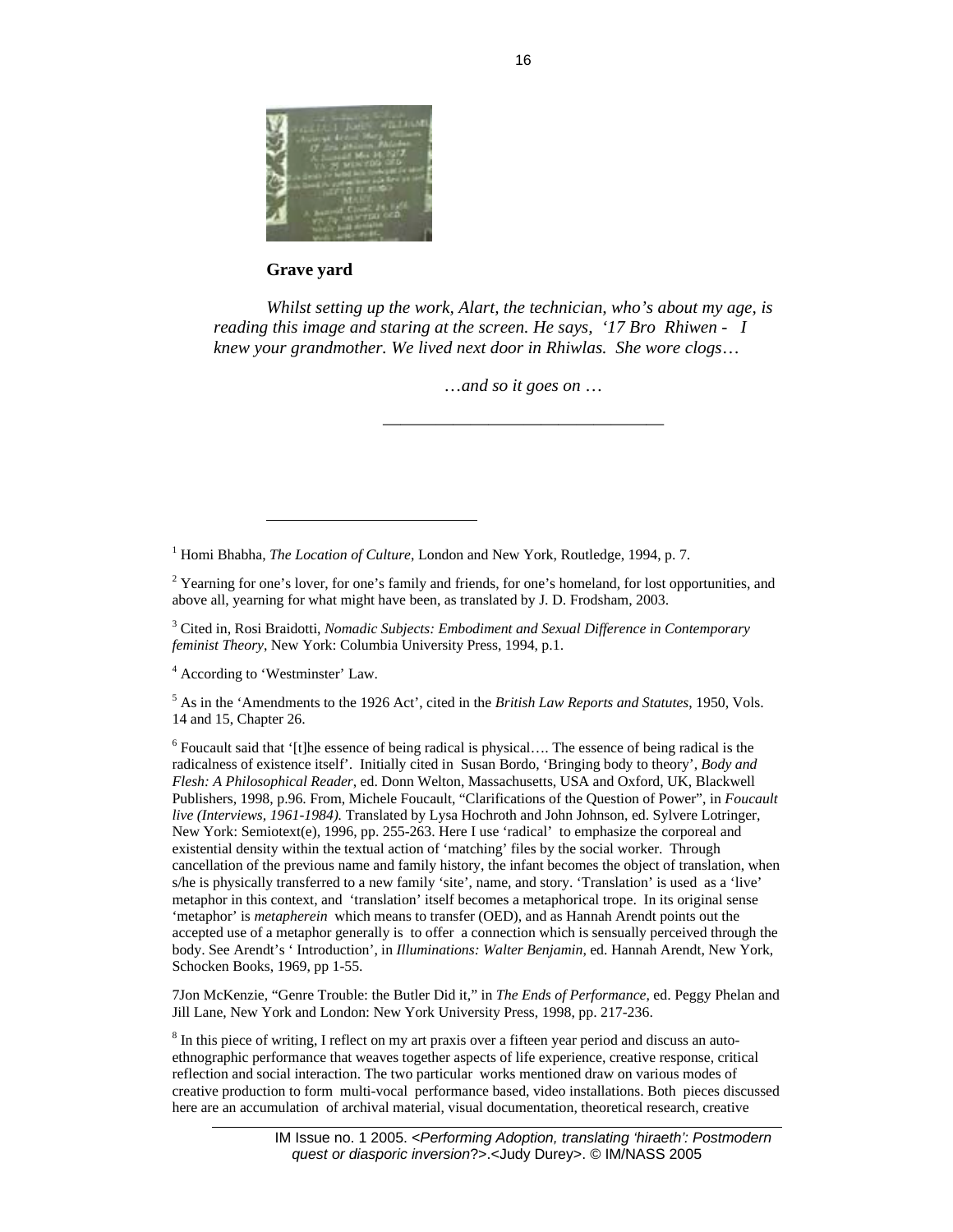memoir and performative events. Neither works are simple linear narratives and each piece reflects different aspects of the process through its form. *Fy Mam. Mair. Merthyres* focuses on the reconnection with my birthmother through the 'sensory' and 'preverbal'. The piece has an intense repetitive circularity about it, whereas *Translating Hiraeth* is more about longing for belonging, language, place and identity. This work reflects a fluid excavation and rewriting where the 'finished' form is unresolved, and open ended. Since the initial making, each site specific presentation has been revised in some way, reflecting the contingent nature of the process.

-

<sup>9</sup> It was at this point, that I realized both my birth parents were Welsh, that there was another family history, and that I too, was of Welsh descent. I was 'raised' in a middle class, English, pro-monarchist family who leaned towards English stereotypical views of the Welsh. There was the rather 'romantic' Wordsworthian image of the Welsh countryside, the villages were "quaint" and the language "fascinating". Attitudes towards the people were often pejorative and 'we' were shocked when Welsh Nationalists' burnt the English holiday homes during the early 80's. This 'rupture' within my sense of identity set up a 'particular' tension between 'known' experiential self-knowledge and 'new', 'unknown' - identifying information intimately tied to a different 'self', about the self. In adoption restor(y)ing the process of re-situating one'self often creates the feeling of a 'split' self. Growing up without 'knowledge' of one's birthfamily and their history excludes an ongoing inclusive acknowledgement of difference within identity, and within the particular 'family' formation. In order to restory past silence into the present, the process of 'translation' is now being reversed through a physical act of agency on my part. In acknowledging evidence of a life lived before adoption, I also have to confront the 'erasure'. Returning to the idea of a 'radical' or physical translation, it may be possible to imagine the emotional force experienced when the 'original' birth records were retrieved and 'read' by a now adult 'self'. This archival material announces my birth into a different family, to another mother – from a different culture. Emotionally, the distance *between* the two birth certificates now becomes the 'active' metaphor for my earlier physical transfer. Each 'official' certificate represents 'evidence' of a birth – my birth, as two different 'lived' events . One 'voices' a time, history and early corporeality, but heralds the symbolic death of a 'future identity'. The other certificate announces a legal fiction which holds the symbolic potential within another future. When I 'read' the certificates side by side for the first time, the 'significance' within the 'translation' was manifested through the full affective force of the metaphor. See the reference to Benjamin's use of 'significance' in relation to 'concrete' sensory perception, within the function of the metaphor, as opposed to an abstraction. See *Illunimations: Walter Benjamin*, p.13.

10 A piece of performative text taken from the Installation , *Translating Hiraeth.* 

 $11$  The words referenced, and therefore triggered a range of sensory memories when read, heard or spoken. Photograph of *'DISLOCATION'* by Bill Shaylor, Perth, 1991.

12.Between 1973 and 1980 I led a fairly itinerant lifestyle in Central and Southern Africa with my husband, an exploration geologist. In the Kalahari, as well as pursuing my creative interests, I worked as a welfare sister. On the one hand I really enjoyed living in the 'bush', the people, and the open spaces, but it was here on a personal level that I first experienced feelings of 'placelessness' and discontinuity.

13 Eyal Chowers, 'Gushing Time: Modernity and the multiplicity of temporal homes', *Time and Society*, London, Thousand Oaks, CA and New Delhi, Vol. 11 No. 2/3, 2002, pp233-249. Here, Paul Gilroy's well known reference to 'routes' as opposed to 'roots' is relevant, in *The Black Atlantic*: *modernity and double consciousness*, Cambridge, Mass., Harvard University Press, 1993, as is the mention of 'no roots' in Christopher Hampon's, *White Chameleon*, London, Faber, 1991. See also Helen Cixous', *Rootprints: Memory and Life writing*, London, Routledge, 1997, First published in French by Editions des femmes, Paris, as Photo de Racine 1994.

<sup>14</sup> Manipulated digital still by J. Durey, taken from performative 'Footage'. Video by Tanya Visosevic.

<sup>15</sup> Here, I am referring to my birth mother. At *Performance Places and Pasts*, an itinerant conference organized by the Centre for Performance Research, Aberystwyth, Wales, 1998, John Barrett spoke of the need for 'inhabited' material such as narrative and performance, to 're-member ' the past/present. He said, '[r]ecords are a series of events in time. Memory

> IM Issue no. 1 2005. <*Performing Adoption, translating 'hiraeth': Postmodern quest or diasporic inversion*?>.<Judy Durey>. © IM/NASS 2005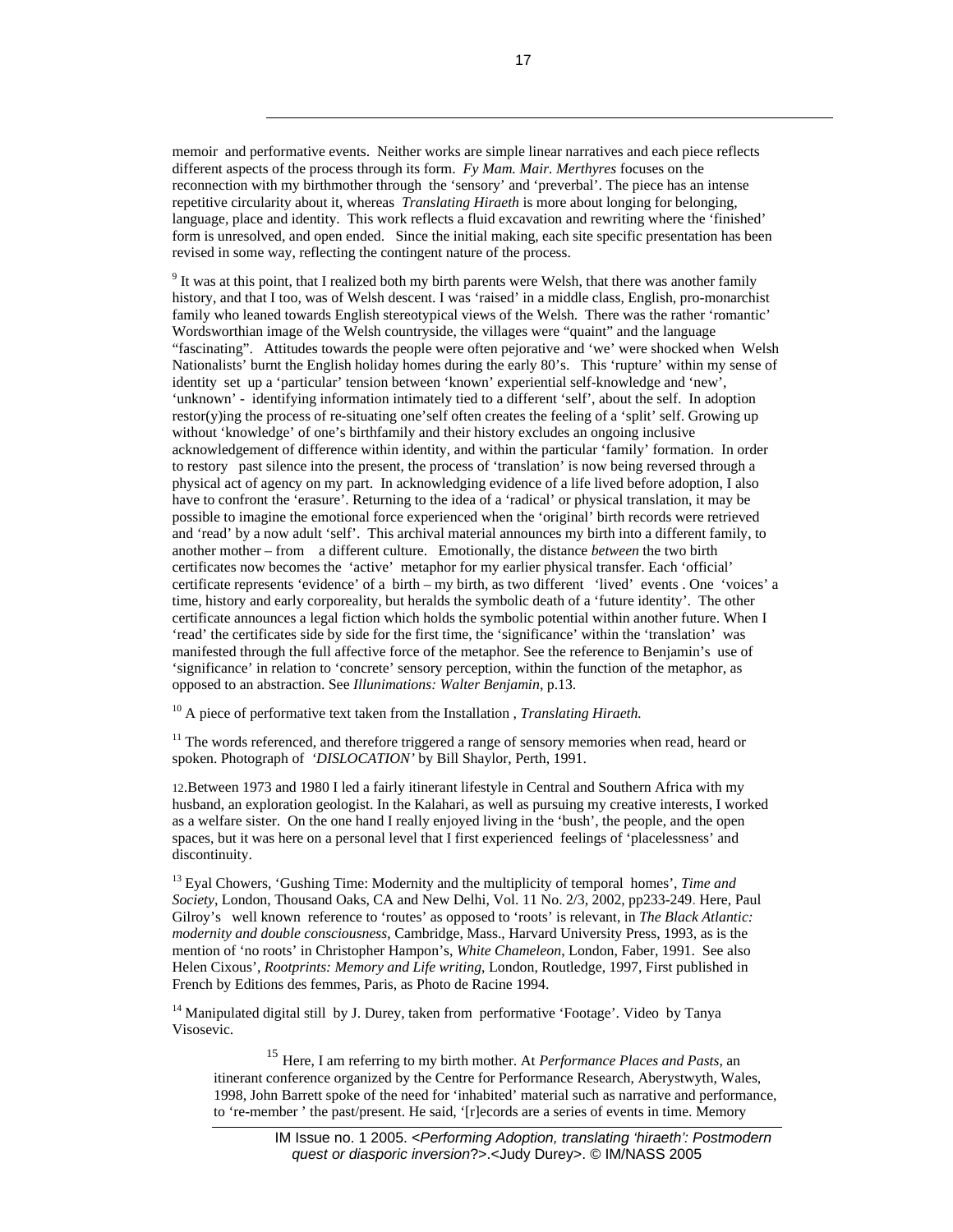changes time'. When adoption records are reopened, their 'reading' and interpretation calls forth the past from within a 'situated' and embodied present. The project of repositioning one's self within, and between both stories, following 'new' information, using creative performance, is a mediated 'act' of recovery which is both personal and political.

-

16 Thomas Csordas, "Embodiment and Cultural Phenomenology", in *Perspectives on Embodiment: The Intersections of Nature and Culture*, ed. Gail Weiss and Fern Haber, New York and London: Routledge, 1999, p. 143. As an anthropologist, Thomas Csordas has examined the variants between a number of cultures in how their understandings of 'the body' are constructed. His findings echo the notion that at birth we are always, already inscribed culturally and historically, and are not *just* material or biological entities. In his theory of 'cultural phenomenology' Csordas draws together 'theories of representation' and a phenomenological approach of *'being in the world'.* This is particularly useful when pointing out that the adopted infant is not a *tabula rasa,* and is a responsive, perceptual and social 'being' at birth. In order to separate the body *per se* from the processes of embodiment, Csordes draws an analogy with Roland Barthes' distinction between the text or the book as object on the shelf and textuality, the indeterminate field which exists within discourse. Csordes compares the body as object in space to embodiment as 'indeterminate field of perceptual experiences and way of being in the world'. In my own research I also want to acknowledge recent findings in the area of neurobiology in an attempt to position aspects of scientific discourse besides social theory . Here the work of Eric Kandel and his team is particularly interesting. As a psychoanalyst and neurobiologist, Kandal is one of the first following Freud's earlier intentions, to actually bring social theory in contact with biology. See Kandel, "Biology and the future of Psychoanalysis: A new intellectual framework for Psychiatry revisited", in *American Journal of Psychiatry*, 156, no.4, 1999.

17 This text was taken from an earlier work, *Mother. Mary. Martyr. Fy Mam. Mair. Merthyres*., an audio visual installation which I showed at PICA in 1996 as part of the *Art medicine and Body Project*.

18Claudia Strauss and Naomi Quinn, "A Cognitive / Cultural Anthropology", in *Assessing Cultural Anthropology*, ed. Robert Borofsky, New York: McGraw-Hill, Inc, 1994. Claudia Stauss and Naomi Quinn, *A Cognitive Theory of Cultural Meaning*, UK: Cambridge University Press, 1997.

<sup>19</sup> Following the processes of making and articulation by the artist, a potential relationship is formed between the artist, the work and the viewer within the space, through the act of communication itself – the act of meaning making, and 'embodiment' by the 'visitor' within the installation'. At what stage does an intensely intimate environment envelop the viewer (or not), and involve them in a process of reception, not as voyeur but as active participant, where their own interiority creates their 'reading', as they experience the space? Through reflection, translation and projection, the 'visitor' becomes cocreator of the work.

<sup>20</sup>According to Benjamin, translation is a 'mode' which can never be completed within a single word – literally, because the relationship between the content and language is quite different in the original, than it is in the translation. He says, translation is 'a somewhat provisional way of coming to terms with the foreignness of languages'. See Walter Benjamin, "The Task of the Translator", *Illuminations,*  pp.69-83. See also Shoshana Felman's engagement with Paul de Mann on Walter Benjamin's work in "After the Apocalypse" in Shoshana Felman and Dori Laub, *Testimony: Crisis of Witnessing in Literature, Psychoanalysis and History*, London: Routledge, 1992, pp. 153-164. In this context, both words on the bags became geographically 'tied' within experience, but a disjunction remains, that is, between new meaning created through the 'translation', and the memories associated with the original.

<sup>21</sup> Here, I have borrowed Edward Casey's term '(im)placement' to describe part of my own process. See Edward Casey, *The Fate of Place: A Philosophical History*, California and London: University of California Press, 1997, p. 337.

22 In *Translating One's Self: Language and Selfhood in Cross-Cultural Autobiography*, Bern: Peter Lang Publishers, 2002, pp 29-35. Mary Besemeres discusses feelings of inauthenticity experienced by the second language migrant when speaking about the 'self' in their non 'native' language. She draws on Bakhtin's account of 'how individuals evaluate the many social and familiar exchanges they have internalized through life experiences', which are in turn linked to their 'native language'. Besemeres says her use of 'inauthenticity' is not meant to set up a contrast to the Romantic notion of